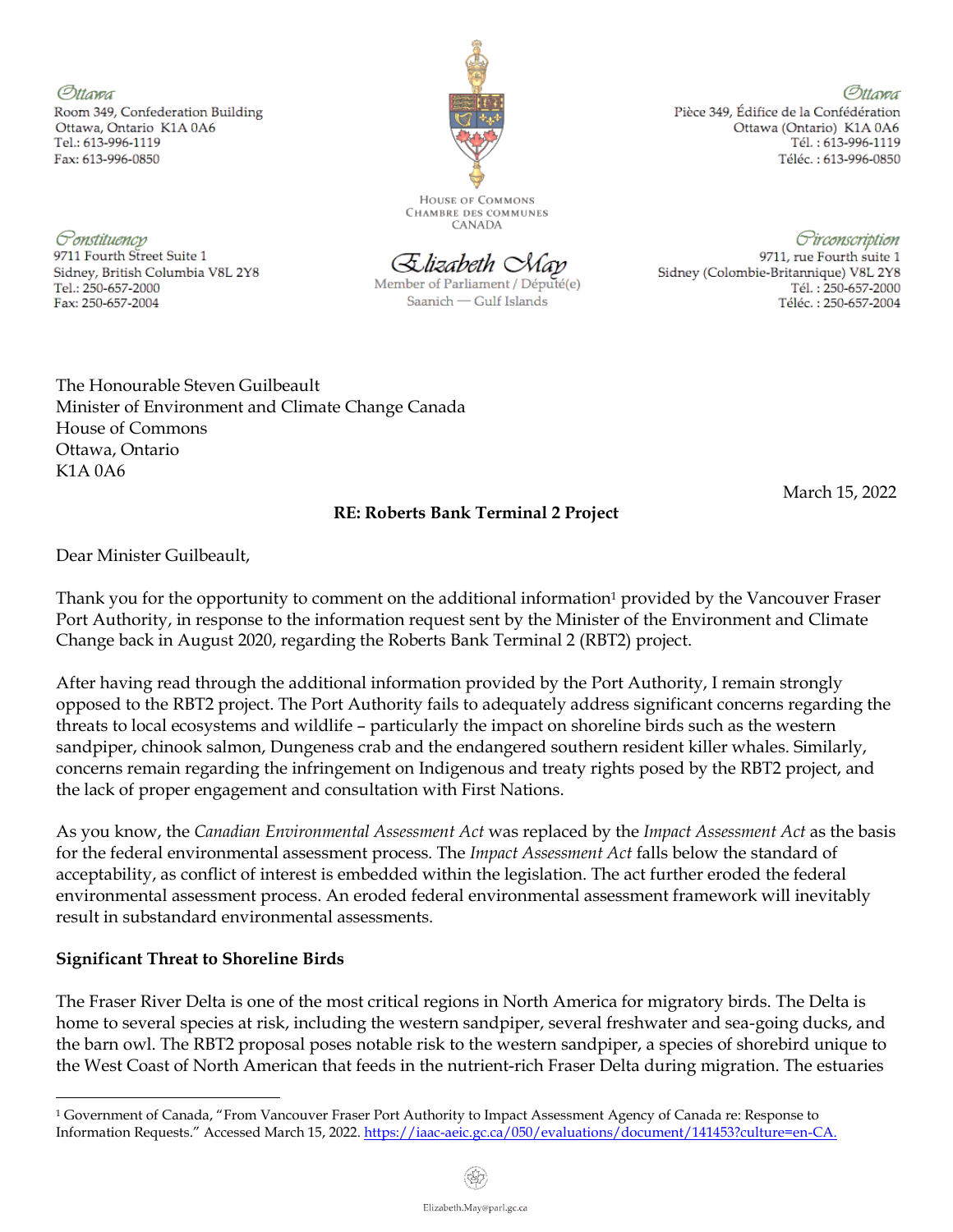and ecologically rich mudflats of the Fraser River Estuary are a critical stop for several other migratory birds, including western grebe diving ducks and snow geese.

As you may know, shoreline birds feast on biofilm, a collection of micro-organisms that contain a fatty acid produced through changes in salinity, to fuel up for migratory flights. These fatty acids are essential nutrients for long-distance flights. The Port Authority states that project design decisions can mitigate effects on biofilm and the correlated impact on migratory birds. However, mudflat ecology experts have recommended that the review panel reject the port authority's case due to concerns regarding scientific credibility and errors in scientific studies.<sup>2</sup>

Environment and Climate Change Canada (ECCC) scientists conclude that the "project-related changes to the salinity regime would impact the quality and quantity of biofilm available to shorebirds." Furthermore, the department "remains concerned that there are no practical mitigation measures available to address the potential large-scale impacts of changes to biofilm in Roberts Bank."

These concerns were not considered in the federal review panel's final report published in March 20203, as these concluding remarks made by departmental scientists were not submitted to the panel.

Following the RBT2 public hearings, in the summer of 2019, the review panel requested closing arguments from all participants, including the proponent, the public, stakeholders, and government agencies including ECCC. While many closing remarks were put forward, a submission made by ECCC was not included in the materials given to the environmental assessment review panel and was therefore not considered in the panel's final report on the proposed expansion project. It was later made known to the public that ECCC scientists had written closing remarks; however, the federal government omitted these remarks stating that "closing remarks would not alter or add value to the Department's analyses, conclusions and recommendations already on record."

In their closing remarks, ECCC scientists state that the department *"*continues to conclude that predicted Project-induced changes to Roberts Bank constitute an unmitigable species-level risk to Western Sandpipers, and shorebirds more generally, and that therefore the only way to be confident of avoiding the impacts on biofilm and shorebirds from these predicted geomorphological processes is with a Project redesign."<sup>4</sup>

The key point is that ECCC's own scientists highlight how the RBT2 project would lead to the collapse of the world's population of the western sandpiper. It is completely unacceptable that this unequivocal conclusion made by departmental scientists was omitted in the draft conditions. This is a clear violation of ECCC's Policy on Scientific Integrity. The federal government must act on its own scientist's concerns and deny approval for the RBT2 expansion project.

## **Additional Concerns Outlined by the Federal Review Panel**

The federal review panel confirmed that the RBT2 project would have "numerous" adverse effects on the environment, including, but not limited to, "significant adverse effects on Chinook salmon" and "significant adverse and cumulative effects on southern resident killer whales."

<sup>4</sup> Closing Remarks for the Roberts Bank Terminal 2 Project. Retrieved March 15, 2022 at [https://registrydocumentsprd.blob.core.windows.net/commentsblob/project-80054/comment-](https://registrydocumentsprd.blob.core.windows.net/commentsblob/project-80054/comment-56833/ECCC%20Closing%20Panel%20Submission%20RBT2.pdf)[56833/ECCC%20Closing%20Panel%20Submission%20RBT2.pdf.](https://registrydocumentsprd.blob.core.windows.net/commentsblob/project-80054/comment-56833/ECCC%20Closing%20Panel%20Submission%20RBT2.pdf)

<sup>2</sup> Review of Report: "Biofilm Dynamics during 2018 Northward Migration", prepared for Vancouver Fraser Port Authority. Accessed March 15, 2022, [https://iaac-aeic.gc.ca/050/documents/p80054/129234E.pdf.](https://iaac-aeic.gc.ca/050/documents/p80054/129234E.pdf)

<sup>&</sup>lt;sup>3</sup> Federal Review Panel Report for the Roberts Bank Terminal 2 Project. March 27, 2022. Accessed March 14, 2022. [https://iaac](https://iaac-aeic.gc.ca/050/documents/p80054/134506E.pdf)[aeic.gc.ca/050/documents/p80054/134506E.pdf.](https://iaac-aeic.gc.ca/050/documents/p80054/134506E.pdf)